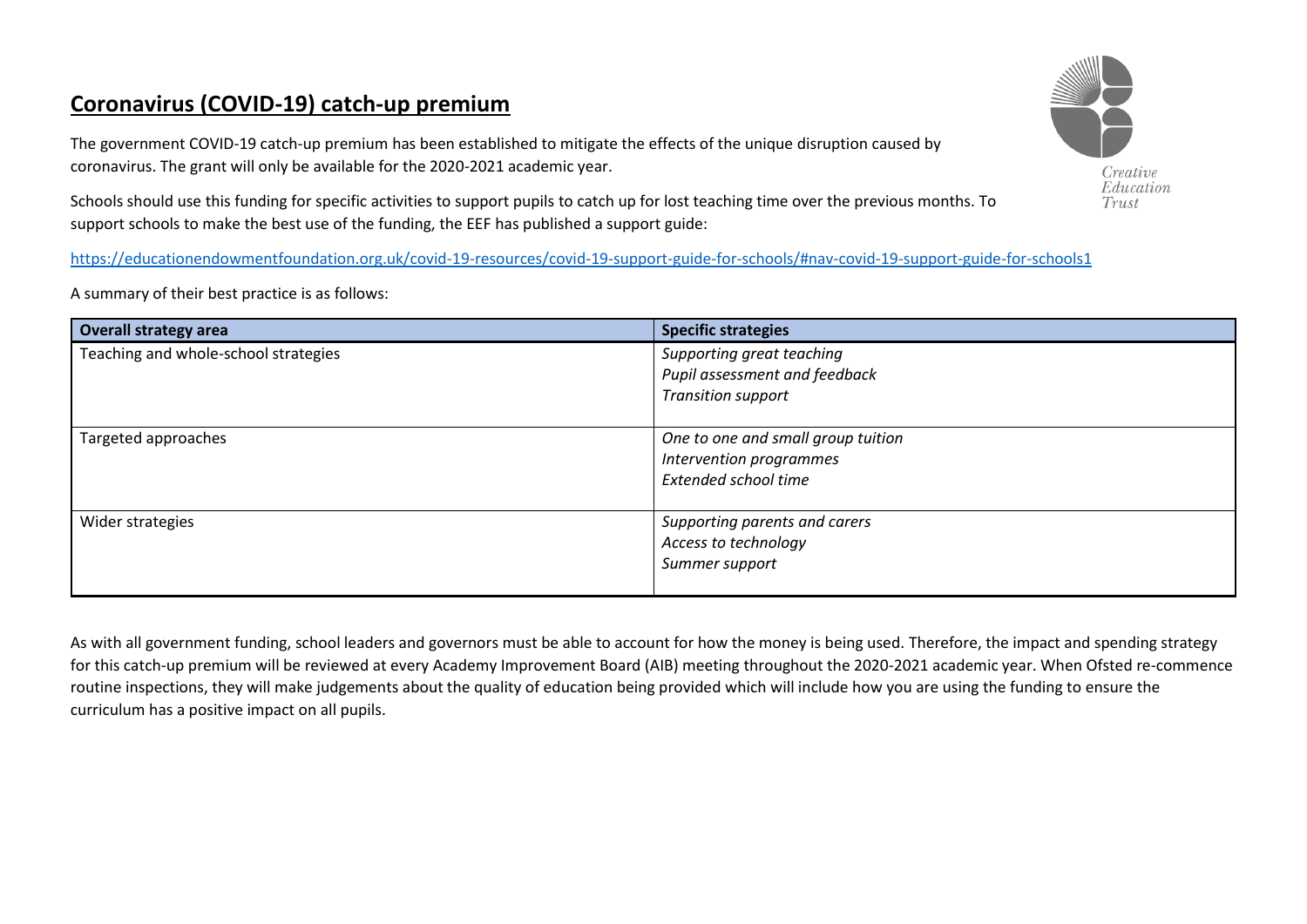## **Coronavirus (COVID-19) catch-up premium strategy outline**

| <b>ACADEMY NAME</b>                  | Caister Academy |
|--------------------------------------|-----------------|
| <b>PRINCIPAL/HEADTEACHER</b>         | Ben Driver      |
| I CHAIR OF ACADEMY IMPROVEMENT BOARD | Luke Bowers     |
| AMOUNT OF COVID-19 CATCH-UP PREMIUM  | £45,121         |

| <b>Strategy Area</b>                     | <b>Specific strategy</b>                                                                                                                                                                                                                               | <b>Success criteria</b>                                                                          | <b>Evaluation</b>  | <b>COST</b>                                                                                                | Impact so far, next steps                                                                                                                                                                                                                                                                                                                                                                  |
|------------------------------------------|--------------------------------------------------------------------------------------------------------------------------------------------------------------------------------------------------------------------------------------------------------|--------------------------------------------------------------------------------------------------|--------------------|------------------------------------------------------------------------------------------------------------|--------------------------------------------------------------------------------------------------------------------------------------------------------------------------------------------------------------------------------------------------------------------------------------------------------------------------------------------------------------------------------------------|
| Teaching and whole-<br>school strategies | Small study group<br>areas set up for years<br>7,8 and 11 for after<br>school revision and<br>homework catch up.<br>Some subjects have<br>had after school catch<br>up for years 9 and 10<br>(Mathematics and<br>English revision clubs).              | All pupils have a safe<br>environment fully<br>equipped for additional<br>learning and revision. | Partially complete | £9215 (approx.<br>dependant on<br>specific TA<br>hourly rate)                                              | Implementation slowed by TA contracts,<br>currently being resolved at Principle and<br>HR level. Legacy.<br>Monitor the take up / attendance from<br>pupils and the quality of work produced<br>during this time for all clubs including<br>these ones.                                                                                                                                    |
| Targeted approaches                      | Year 7 after school<br>reading club - catch up<br>provision for those<br>who require it (data to<br>be provided from the<br>GL reading tests)<br>To begin to close the<br>reading gap and<br>increase reading ages<br>amongst low attaining<br>pupils. | To improve the reading<br>ages of pupils within the<br>provision.                                | Fully complete     | £1474.40<br>(approx.<br>dependant on<br>specific TA<br>hourly rate)<br>Likely not to use<br>the full cost. | Operational issues with staff absence<br>and administrative shortages led to a<br>delay in testing. These have now been<br>addressed.<br>17 pupils have been identified and the<br>reading club intervention group will be<br>set up from 12 <sup>th</sup> April.<br>9 students are engaging with the<br>intervention club and parents agreed for<br>students to attend two nights a week. |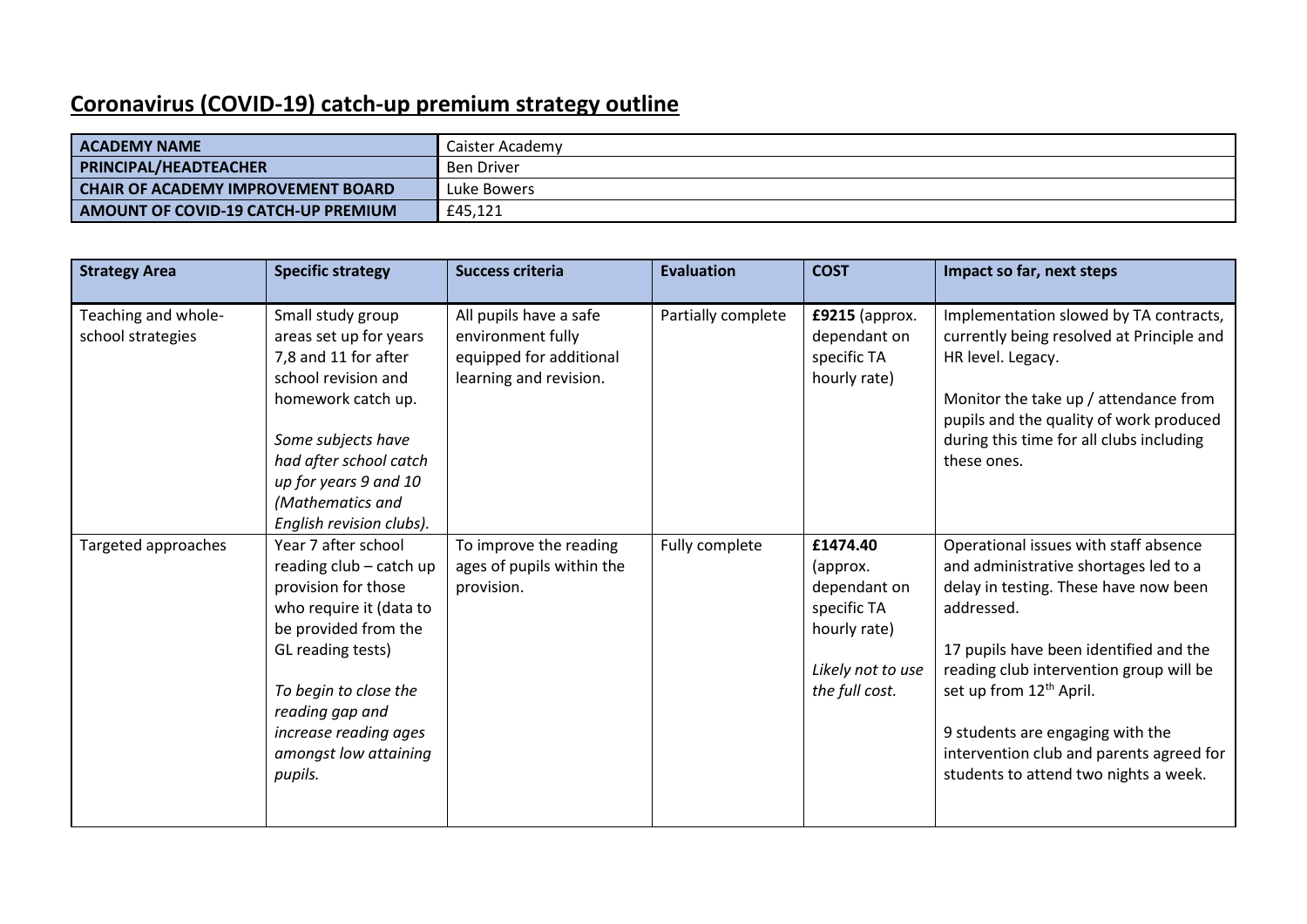| <b>Strategy Area</b>                     | <b>Specific strategy</b>                                                                                                                                                                                                                                             | <b>Success criteria</b>                                                       | <b>Evaluation</b> | <b>COST</b> | Impact so far, next steps                                                                                                                                                                                                |
|------------------------------------------|----------------------------------------------------------------------------------------------------------------------------------------------------------------------------------------------------------------------------------------------------------------------|-------------------------------------------------------------------------------|-------------------|-------------|--------------------------------------------------------------------------------------------------------------------------------------------------------------------------------------------------------------------------|
|                                          |                                                                                                                                                                                                                                                                      |                                                                               |                   |             | Reading age data within summer 2 will<br>assess progress.                                                                                                                                                                |
| Targeted approached                      | Guided reading books<br>to assist with the<br>running of the<br>intervention club.<br>Books are specifically<br>tailored to the guided<br>reading strategy.<br>To begin to close the<br>reading gap and<br>increase reading ages<br>amongst low attaining<br>pupils. | To improve the reading<br>ages of pupils within the<br>provision.             | Fully complete    | £800        | 9 students are engaging with the<br>intervention club and parents agreed for<br>students to attend two nights a week.<br>Reading age data from NGRT testing<br>within summer 2 will assess progress.                     |
| Teaching and whole-<br>school strategies | Spotlight on Literacy<br>resource pack.<br>To assist with the<br>introduction of the<br>literacy guidance and<br>framework across the<br>academy and to close<br>the widening gap<br>within reading, writing<br>and oracy.                                           | To implement a teacher<br>toolkit of strategies to<br>close the literacy gap. | Fully complete    | £125        | Pack has assisted with work within the<br>academy's literacy party and will feed<br>into whole school strategies. The launch<br>of these strategies will occur within the<br>whole school CPD on 17 <sup>th</sup> March. |
| Targeted approaches                      | To provide year 10 and<br>11 Btec subjects with                                                                                                                                                                                                                      | All students have<br>computer access to                                       | Fully complete    | £13000      | Completion of coursework modules.                                                                                                                                                                                        |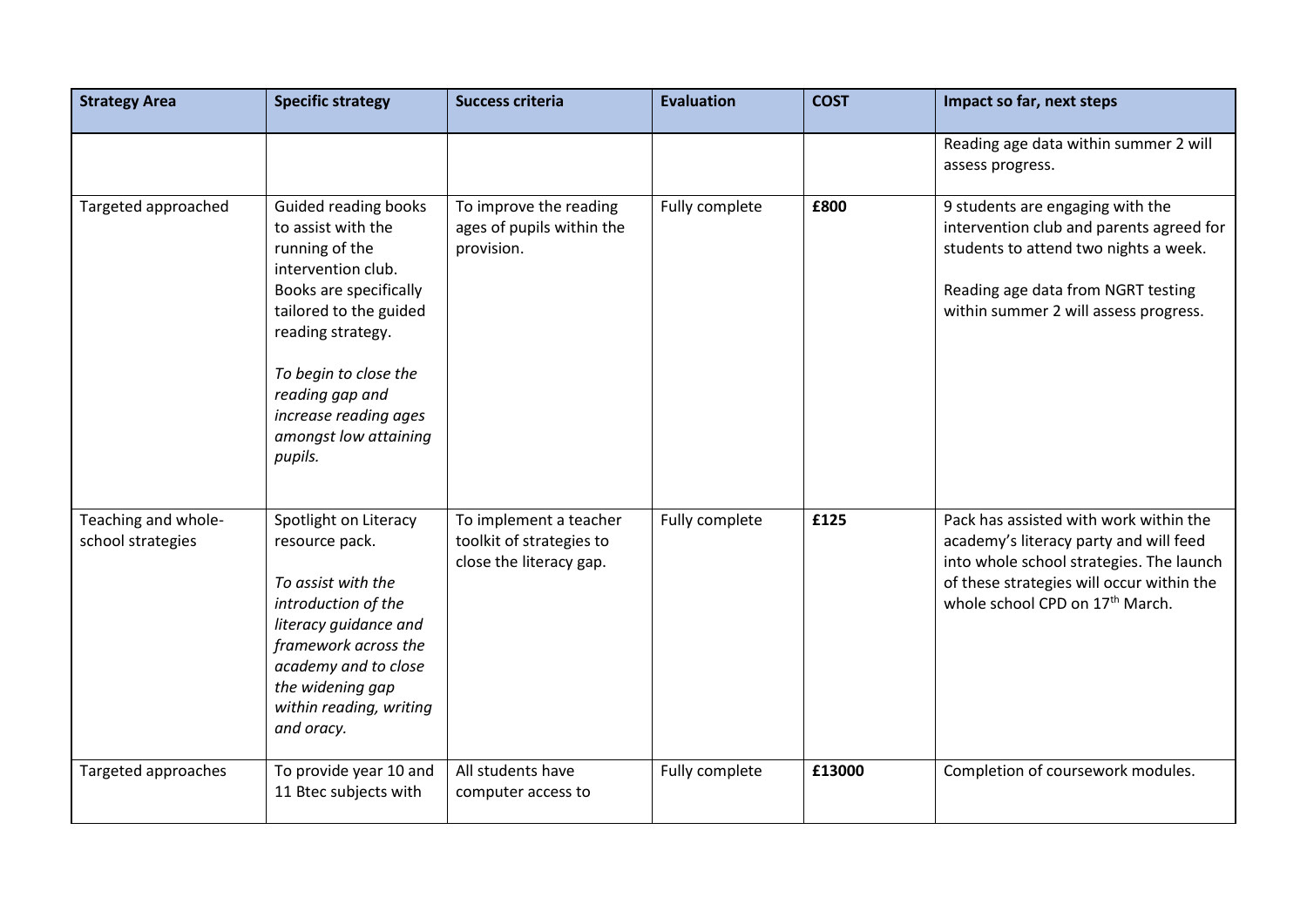| <b>Strategy Area</b> | <b>Specific strategy</b>                                                                                                                                                                                                                                           | <b>Success criteria</b>                                                                                          | <b>Evaluation</b>     | <b>COST</b> | Impact so far, next steps                                                                                                                                                                                                                                                                                                                                                                                                                                                                                                                        |
|----------------------|--------------------------------------------------------------------------------------------------------------------------------------------------------------------------------------------------------------------------------------------------------------------|------------------------------------------------------------------------------------------------------------------|-----------------------|-------------|--------------------------------------------------------------------------------------------------------------------------------------------------------------------------------------------------------------------------------------------------------------------------------------------------------------------------------------------------------------------------------------------------------------------------------------------------------------------------------------------------------------------------------------------------|
|                      | additional chrome<br>books.                                                                                                                                                                                                                                        | complete coursework<br>catch up.                                                                                 |                       |             |                                                                                                                                                                                                                                                                                                                                                                                                                                                                                                                                                  |
| Targeted approaches  | To introduce the read,<br>write, inc phonics<br>programme for<br>extremely low<br>attainting pupils within<br>years 7 & 8.<br>Improvement in<br>reading skills of LAP<br>pupils. Closing the<br>vocabulary gap and<br>pupils being able to<br>tackle unseen texts. | For pupils to graduate<br>from the programme<br>being able to fully access<br>all lessons within the<br>academy. | Fully complete        | £2818.50    | Pupils are working well within the<br>programme and continued to do so<br>during remote provision.<br>The year 7 group consists of 17 students<br>and they have completed 10 modules so<br>far as they started on module 1.<br>Year 8 consists of 14 students and they<br>have completed 9 modules so far after<br>starting on module 5.<br>The students in these groups have a<br>reading age of 8 or below.<br>Re-testing of reading ages will occur<br>after Easter. W/B 12 <sup>th</sup> April - average<br>reading age gain of 13.6 months. |
| Targeted approaches  | Guided reading books<br>for form time.<br>To begin to close the<br>reading gap and<br>increase reading ages<br>across the KS3 cohort.                                                                                                                              | To improve the reading<br>ages of pupils within KS3.                                                             | <b>Fully Complete</b> | £1424.10    | Reading age data from NGRT testing<br>within summer 2 will assess progress.                                                                                                                                                                                                                                                                                                                                                                                                                                                                      |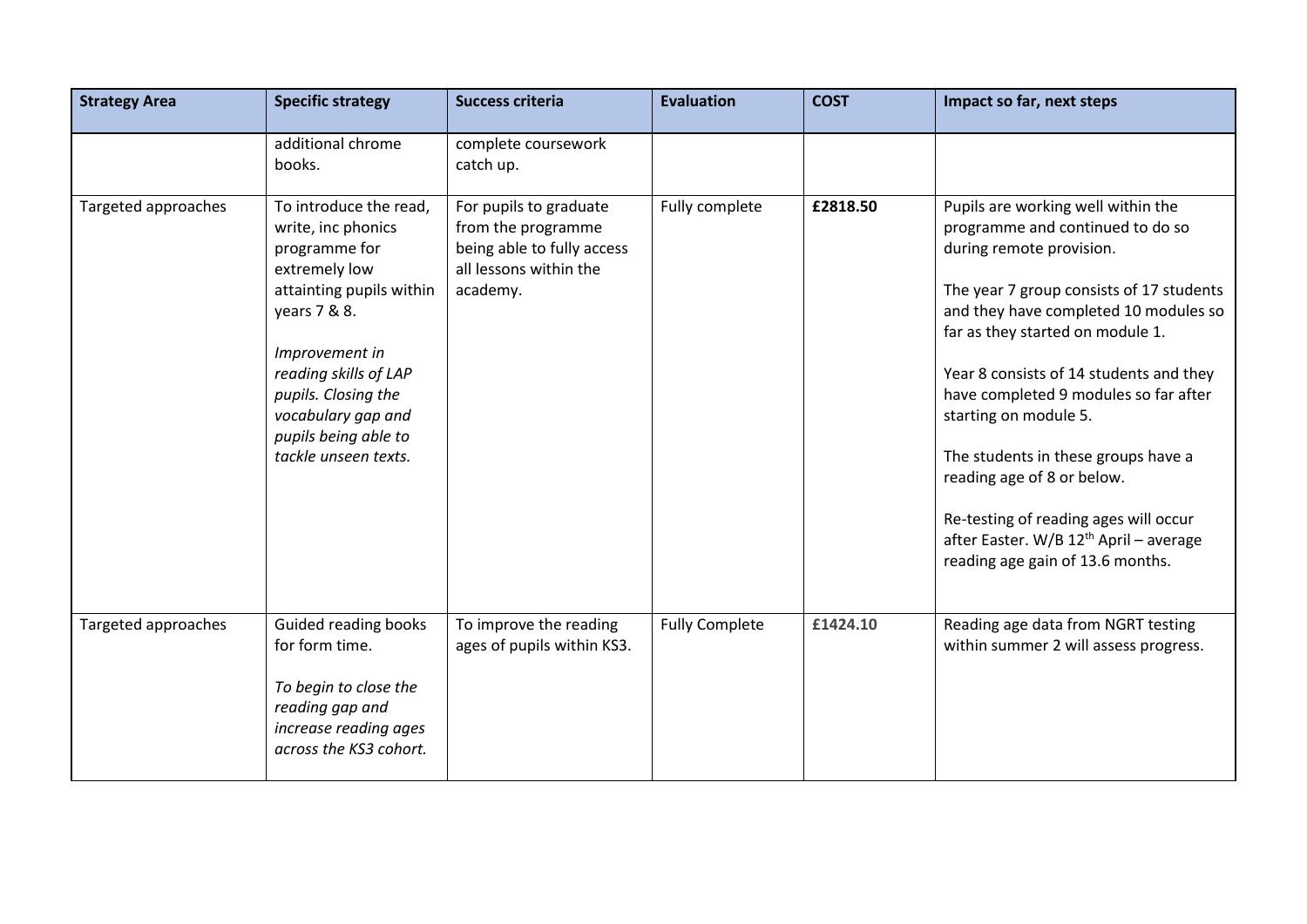| <b>Strategy Area</b>                     | <b>Specific strategy</b>                                                                         | <b>Success criteria</b>                                                                                                                                                                                                           | <b>Evaluation</b> | <b>COST</b>                                                | Impact so far, next steps                                                                                                                                                                                                                                                                            |
|------------------------------------------|--------------------------------------------------------------------------------------------------|-----------------------------------------------------------------------------------------------------------------------------------------------------------------------------------------------------------------------------------|-------------------|------------------------------------------------------------|------------------------------------------------------------------------------------------------------------------------------------------------------------------------------------------------------------------------------------------------------------------------------------------------------|
| Teaching and whole-<br>school strategies | <b>Oxford University Press</b><br>AQA KS3 Workbooks<br>(Year 7) for all Year 7<br>pupils.        | To catch pupils up with the<br>reading/writing skills to be<br>able to be successful at<br>GCSE. Workbooks will be<br>used for home learning to<br>supplement the teaching<br>but also could be used if<br>schools were to close. | Fully complete    | £45.99 for 15<br>Total cost: 9 x<br>$£45.99 =$<br>£413.91  | Improvement in pupils reading/writing<br>skills - shown in summative<br>assessments.<br>Workbooks have also supported with<br>blended learning and most recently,<br>with remote provision. This has been<br>monitored through the completion and<br>submission of pupil work and learning<br>looks. |
| Teaching and whole-<br>school strategies | <b>Oxford University Press</b><br>AQA KS3 Workbooks<br>(Year 8) for all Year 8<br>pupils.        | To catch pupils up with the<br>reading/writing skills to be<br>able to be successful at<br>GCSE. Workbooks will be<br>used for home learning to<br>supplement the teaching<br>but also could be used if<br>schools were to close. | Fully complete    | £45.99 for 15<br>Total cost: 11 x<br>$£45.99 =$<br>£505.89 | Improvement in pupils reading/writing<br>skills - shown in summative<br>assessments.<br>Workbooks have also supported with<br>blended learning and most recently,<br>with remote provision. This has been<br>monitored through the completion and<br>submission of pupil work and learning<br>looks. |
| Teaching and whole-<br>school strategies | <b>Oxford University Press</b><br><b>AQA KS3 Workbooks</b><br>(Year 9) for all Year 9<br>pupils. | To catch pupils up with the<br>reading/writing skills to be<br>able to be successful at<br>GCSE. Workbooks will be<br>used for home learning to<br>supplement the teaching<br>but also could be used if<br>schools were to close. | Fully complete    | £45.99 for 15<br>Total cost: 11 x<br>$£45.99 =$<br>£505.89 | Improvement in pupils reading/writing<br>skills - shown in summative<br>assessments.<br>Workbooks have also supported with<br>blended learning and most recently,<br>with remote provision. This has been<br>monitored through the completion and<br>submission of pupil work and learning<br>looks. |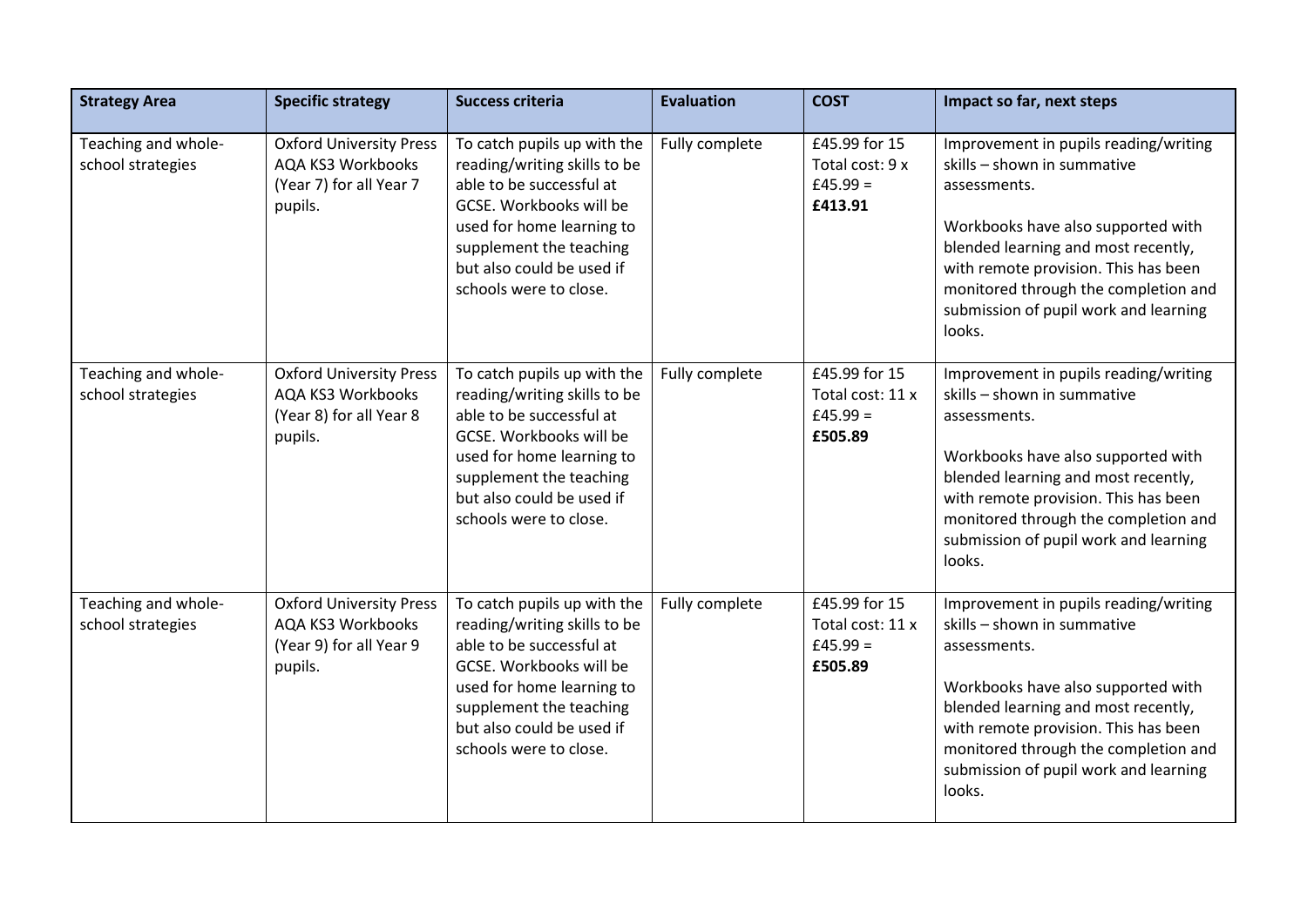| <b>Strategy Area</b>                     | <b>Specific strategy</b>                                                                                                                  | <b>Success criteria</b>                                                                                                             | <b>Evaluation</b> | <b>COST</b>                            | Impact so far, next steps                                                                                                                                                                                                                                                            |
|------------------------------------------|-------------------------------------------------------------------------------------------------------------------------------------------|-------------------------------------------------------------------------------------------------------------------------------------|-------------------|----------------------------------------|--------------------------------------------------------------------------------------------------------------------------------------------------------------------------------------------------------------------------------------------------------------------------------------|
| Teaching and whole-<br>school strategies | <b>Oxford University Press</b><br><b>AQA English Language</b><br>Workbook (targeting<br>grades 5 or 6-9) £4.20<br>for all Year 10 pupils. | To catch pupils up with the<br>reading/writing skills to be<br>able to be successful in<br>GCSE Language.                           | Fully complete    | Total cost: 131 x<br>$£4.20 = £550.20$ | Improvement of Language skills in mock<br>and summative assessments.<br>Workbooks have also supported with<br>blended learning and most recently,<br>with remote provision. This has been<br>monitored through the completion and<br>submission of pupil work and learning<br>looks. |
| Teaching and whole-<br>school strategies | <b>Oxford University Press</b><br><b>AQA English Language</b><br>Workbook (targeting<br>grades 5 or 6-9) £4.20<br>for all Year 11 pupils. | To allow pupils to revisit<br>past learning of language<br>papers and revise<br>techniques to be<br>successful in GCSE<br>Language. | Fully complete    | Total cost: 103 x<br>$£4.20 = £432.60$ | Improvement of Language skills in mock<br>and summer exams.<br>Workbooks have also supported with<br>blended learning and most recently,<br>with remote provision. This has been<br>monitored through the completion and<br>submission of pupil work and learning<br>looks.          |
| Teaching and whole-<br>school strategies | <b>Oxford University Press</b><br><b>AQA English Language</b><br><b>Practice Papers</b>                                                   | To allow pupils to practise<br>their language skills and<br>methods needed for GCSE<br>Language.                                    | Fully complete    | Total cost: 103 x<br>$£4.20 = £432.60$ | Improvement of Language skills in mock<br>and summer exams.<br>Workbooks have also supported with<br>blended learning and most recently,<br>with remote provision. This has been<br>monitored through the completion and<br>submission of pupil work and learning<br>looks.          |
| Teaching and whole-<br>school strategies | <b>CGP Power &amp; Conflict</b><br>Poetry Revision                                                                                        | To improve pupils'<br>understanding of the<br>poems studied and                                                                     | Fully complete    | Total cost: 71 x<br>$£2.85 = £202.35$  | Improvement in poetry practice<br>papers/mocks. Improvement in marks in<br>summer exams.                                                                                                                                                                                             |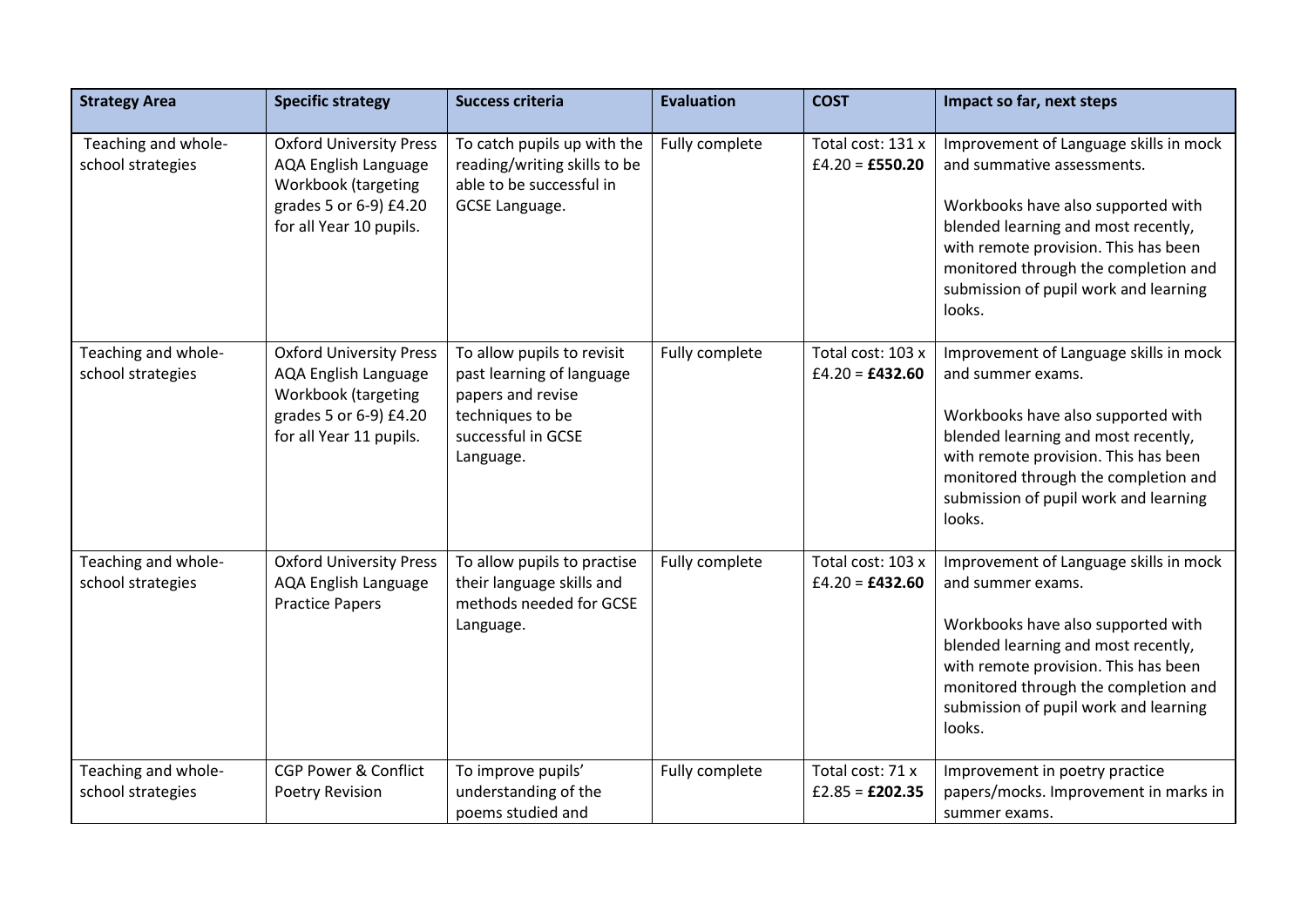| <b>Strategy Area</b>                     | <b>Specific strategy</b>                                                                                              | <b>Success criteria</b>                                                                                                                                 | <b>Evaluation</b> | <b>COST</b>                                                                                                                  | Impact so far, next steps                                                                                                                                                                                                                                                           |
|------------------------------------------|-----------------------------------------------------------------------------------------------------------------------|---------------------------------------------------------------------------------------------------------------------------------------------------------|-------------------|------------------------------------------------------------------------------------------------------------------------------|-------------------------------------------------------------------------------------------------------------------------------------------------------------------------------------------------------------------------------------------------------------------------------------|
|                                          |                                                                                                                       | improve their poetry skills<br>in GCSE Literature.                                                                                                      |                   |                                                                                                                              | Workbooks have also supported with<br>blended learning and most recently,<br>with remote provision. This has been<br>monitored through the completion and<br>submission of pupil work and learning<br>looks.                                                                        |
| Teaching and whole-<br>school strategies | Science revision guides.                                                                                              | To provide all year 11<br>pupils with an appropriate<br>revision guide to allow<br>them to have a full set of<br>notes for revision over the<br>year.   | Fully complete    | Combined<br>Science<br>$100 \times £5.50 =$<br>£550<br><b>Triple Award</b><br>$96 \times £5.50 =$<br>£528<br>£1078           | Improved outcomes in mock sessions<br>across the academic year.<br>Workbooks have also supported with<br>blended learning and most recently,<br>with remote provision. This has been<br>monitored through the completion and<br>submission of pupil work and learning<br>looks.     |
| Teaching and whole-<br>school strategies | Science revision guides.                                                                                              | To provide all year 10<br>students with an<br>appropriate revision guide<br>to allow them to have a<br>full set of notes for<br>revision over the year. | Fully complete    | Combined<br>Science<br>$100 \times £5.50 =$<br>£550<br><b>Triple Award</b><br>$96 \times £5.50 =$<br>£528<br>Total = $£1078$ | Improved outcomes in mock sessions<br>throughout the academic year.<br>Workbooks have also supported with<br>blended learning and most recently,<br>with remote provision. This has been<br>monitored through the completion and<br>submission of pupil work and learning<br>looks. |
| Targeted approaches                      | Zig Zag educational<br>resources. To support<br>the catch up and<br>development of<br>students across all<br>lessons. | To accelerated learning<br>across the department for<br>key groups of students.                                                                         | Fully complete    | <b>KS3 Science</b><br>Starters and<br>Plenaries - £249<br>Gifted and<br>Talented                                             | Resources have supported with blended<br>learning and most recently, with remote<br>provision. This has been monitored<br>through the completion and submission<br>of pupil work and learning looks.                                                                                |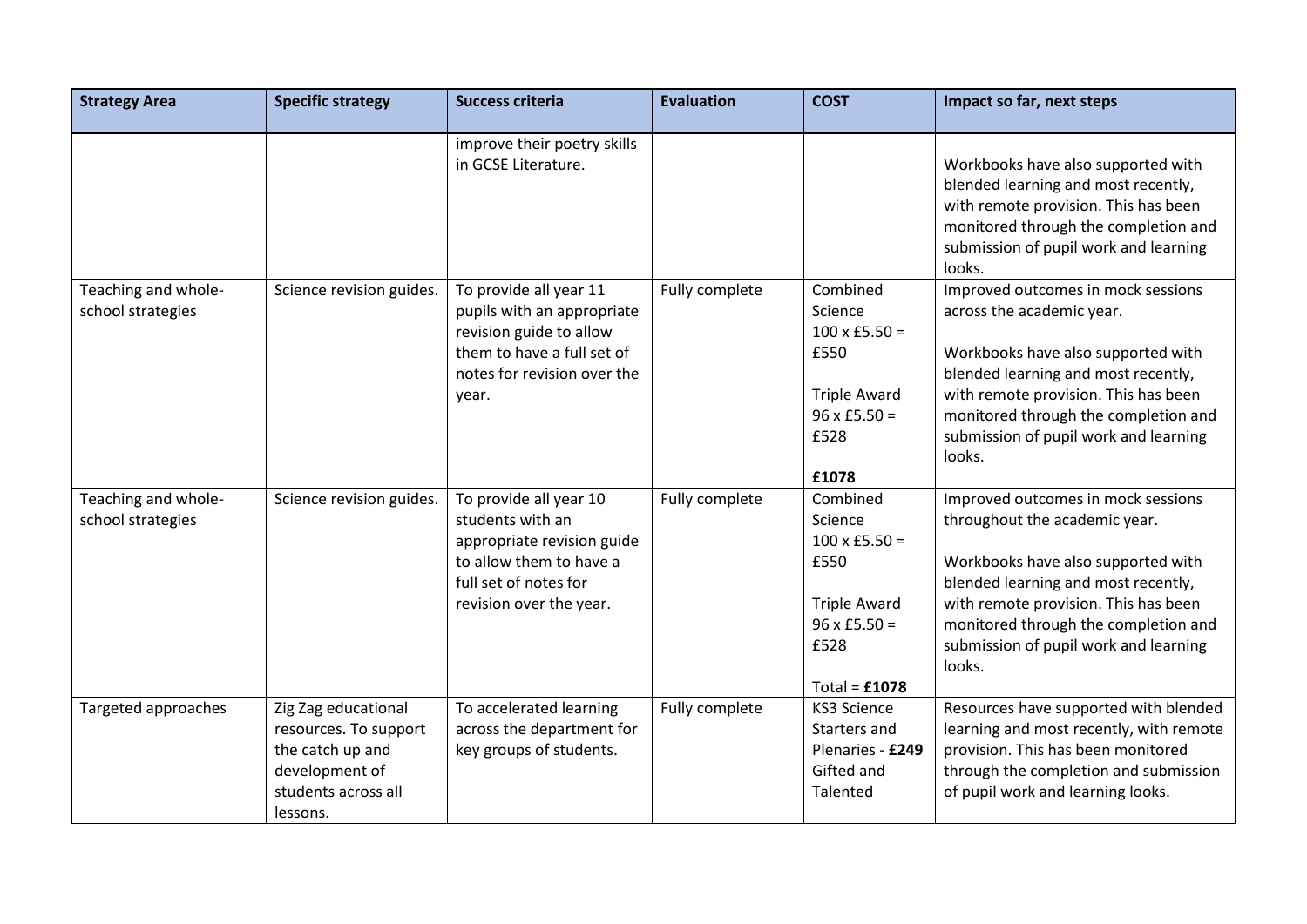| <b>Strategy Area</b> | <b>Specific strategy</b>                                     | <b>Success criteria</b>                                                                                                         | <b>Evaluation</b> | <b>COST</b>                                                                                                                                                                                                                                                                                      | Impact so far, next steps                                                                                                                                                                                                                                                                                         |
|----------------------|--------------------------------------------------------------|---------------------------------------------------------------------------------------------------------------------------------|-------------------|--------------------------------------------------------------------------------------------------------------------------------------------------------------------------------------------------------------------------------------------------------------------------------------------------|-------------------------------------------------------------------------------------------------------------------------------------------------------------------------------------------------------------------------------------------------------------------------------------------------------------------|
|                      |                                                              |                                                                                                                                 |                   | support articles<br>$-E44$<br>KS4<br>Differentiated<br>Homework<br>Packs $3 \times £69 =$<br>£207<br><b>Exam Practice</b><br>$(P1 + P2)$ 3 x<br>$£189 = £567$<br>Starters and<br>Plenaries 3 x<br>$£108 = £324$<br>Stretch and<br>Challenge<br>activities 3 x<br>$£49 = £147$<br>Total = $£1538$ | Resources will also support our bridging<br>curriculum moving forward and new<br>overarching topic plans.                                                                                                                                                                                                         |
| Targeted approaches  | Provide targeted post<br>assessment support for<br>students. | Improved performance in<br>assessments, particularly,<br>on topics where the<br>students have received the<br>targeted support. | Fully complete    | <b>Pinpoint Maths</b><br>subscription<br>(E400)<br>Just Maths<br>subscription<br>(E215)                                                                                                                                                                                                          | Resources have supported with blended<br>learning and most recently, with remote<br>provision. This has been monitored<br>through the completion and submission<br>of pupil work and learning looks.<br>Resources will also support our bridging<br>curriculum moving forward and new<br>overarching topic plans. |
| Targeted approaches  | Provide materials to<br>support confidence,                  | Student perception of<br>confidence                                                                                             | Fully complete    | Pixi Maths (£35)                                                                                                                                                                                                                                                                                 | Resources have supported with blended<br>learning and most recently, with remote<br>provision. This has been monitored                                                                                                                                                                                            |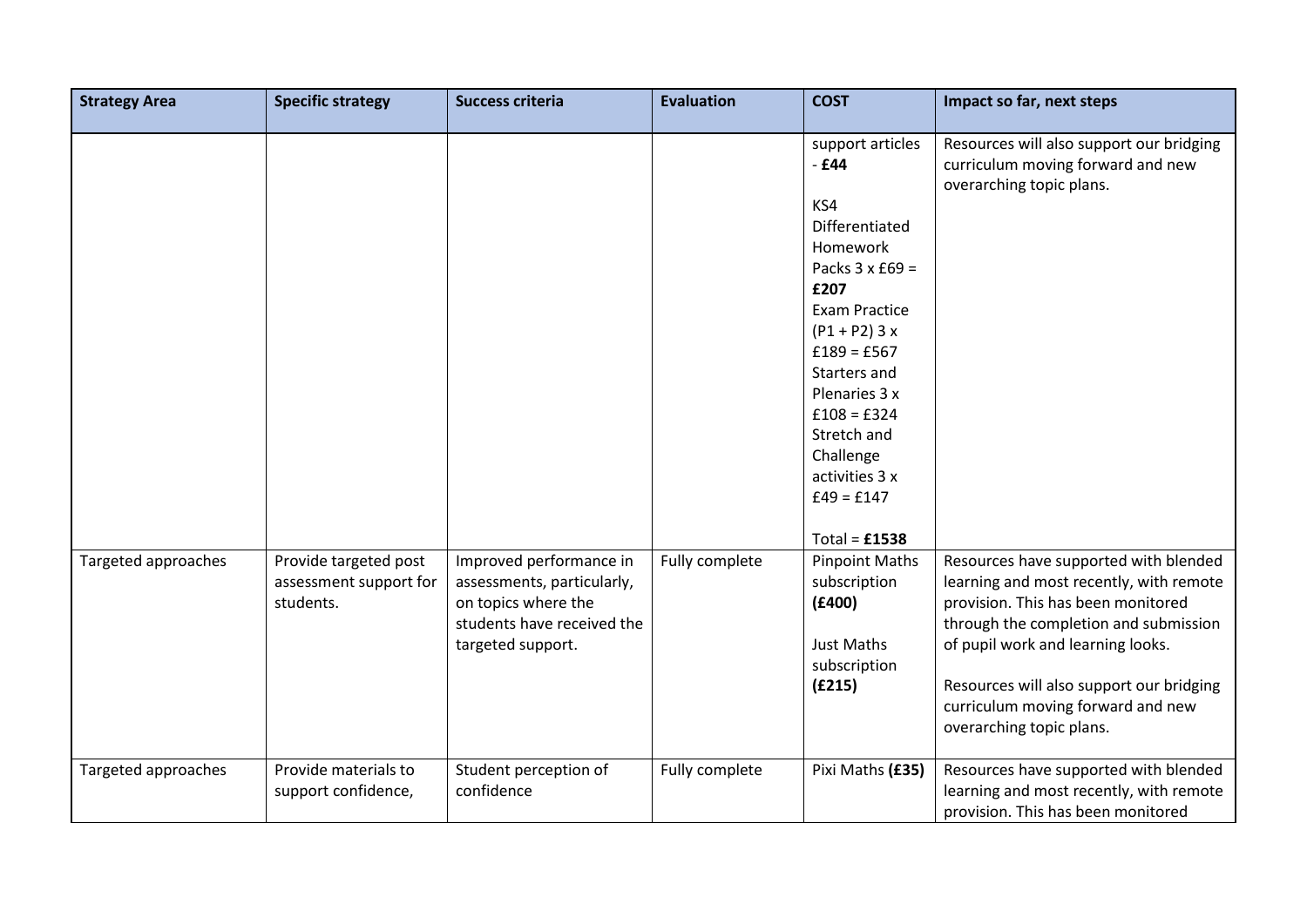| <b>Strategy Area</b>                     | <b>Specific strategy</b>                                                                                                                                                                                   | <b>Success criteria</b>                                                                                                                                                                                                                      | <b>Evaluation</b> | <b>COST</b>   | Impact so far, next steps                                                                                                                                                                                                                                             |
|------------------------------------------|------------------------------------------------------------------------------------------------------------------------------------------------------------------------------------------------------------|----------------------------------------------------------------------------------------------------------------------------------------------------------------------------------------------------------------------------------------------|-------------------|---------------|-----------------------------------------------------------------------------------------------------------------------------------------------------------------------------------------------------------------------------------------------------------------------|
|                                          | curriculum coverage<br>and numeracy skills.                                                                                                                                                                | increased/reduction in<br>'Maths Anxiety'.<br>A secure knowledge of<br>topic areas impacted by<br>the outbreak of COVID.                                                                                                                     |                   |               | through the completion and submission<br>of pupil work and learning looks.<br>Resources will also support our bridging<br>curriculum moving forward and new<br>overarching topic plans.                                                                               |
| Teaching and whole-<br>school strategies | The strategic use of an<br>online learning<br>platform for<br>technology subjects -<br>iAchieve for KS4.                                                                                                   | Students have structured,<br>progressive framework for<br>learning that allows them<br>access to the full course.                                                                                                                            | Fully complete    | £1695         | Students now how a full set of online<br>resources that allow them to work<br>through insecure knowledge. This has<br>provided expert input - in the event of<br>staff absence - as well as the provision<br>for students to work independently at<br>their own pace. |
| Teaching and whole-<br>school strategies | <b>External Intervention</b><br>Provision - Impress the<br>Examiner<br><b>Walking Talking Mocks</b><br>for Maths and Science<br>pupils provided by<br>external company with<br>proven record of<br>impact. | Improvement in pupil<br>understanding of<br>examination knowledge,<br>skills and techniques<br>Improvement in mock<br>results will reflect<br>improvement<br>Feedback provided to<br>teachers will improve<br><b>Quality First Teaching.</b> | Not yet complete. | Awaiting cost | Re-focus of strategy for year 10 pupils.<br>Improvement in outcomes in two key<br>areas of the curriculum. Pupil<br>knowledge, skill and exam technique<br>allow them to perform better in formal<br>assessment conditions.                                           |
| Targeted approaches                      | Year 7 catch up<br>provision                                                                                                                                                                               | To close the gap with<br>regards to reading and<br>writing.                                                                                                                                                                                  | Fully complete    | £6,651.96     | 40% of TA time dedicated to working<br>within the Read, Write, Inc groups. In<br>class work and small group intervention<br>within the lesson.                                                                                                                        |